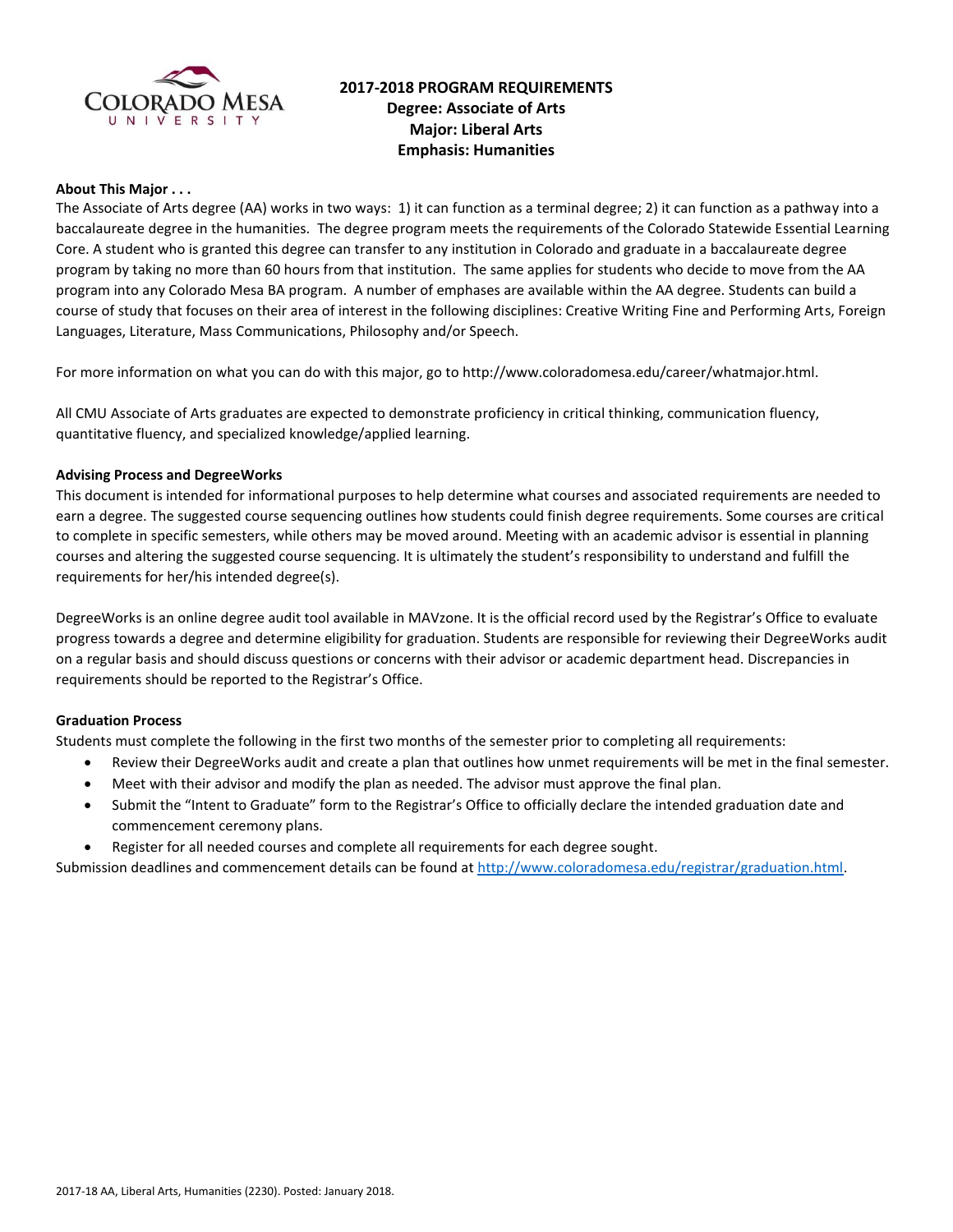### **INSTITUTIONAL DEGREE REQUIREMENTS**

The following institutional degree requirements apply to all CMU Associate of Arts(AA) degrees. Specific programs may have different requirements that must be met in addition to institutional requirements.

- 60 semester hours total.
- Students must complete a minimum of 15 of the final 30 semester hours of credit at CMU.
- 2.00 cumulative GPA or higher in all CMU coursework.
- A grade of "C" or higher must be earned in all Essential Learning courses in order to be accepted for transfer under the Colorado Core Transfer Consortium General Education curriculum or gtPathways, Colorado's guaranteed transfer program.
- A course may only be used to fulfill one requirement for each degree/certificate.
- No more than six semester hours of independent study courses can be used toward the degree.
- Non-traditional credit, such as advanced placement, credit by examination, credit for prior learning, cooperative education and internships, cannot exceed 15 semester credit hours for an AA degree; A maximum of 6 of the 15 credits may be for cooperative education, internships, and practica.
- Pre-collegiate courses (usually numbered below 100) cannot be used for graduation.
- Capstone exit assessment/projects (e.g., Major Field Achievement Test) requirements are identified under Program-Specific Degree Requirements.
- The Catalog Year determines which program sheet and degree requirements a student must fulfill in order to graduate. Visit with your advisor or academic department to determine which catalog year and program requirements you should follow.
- See "Requirements for Undergraduate Degrees and Certificates" in the catalog for a complete list of graduation requirements.

### **PROGRAM-SPECIFIC DEGREE REQUIREMENTS**

2.00 cumulative GPA or higher in coursework toward the major content area.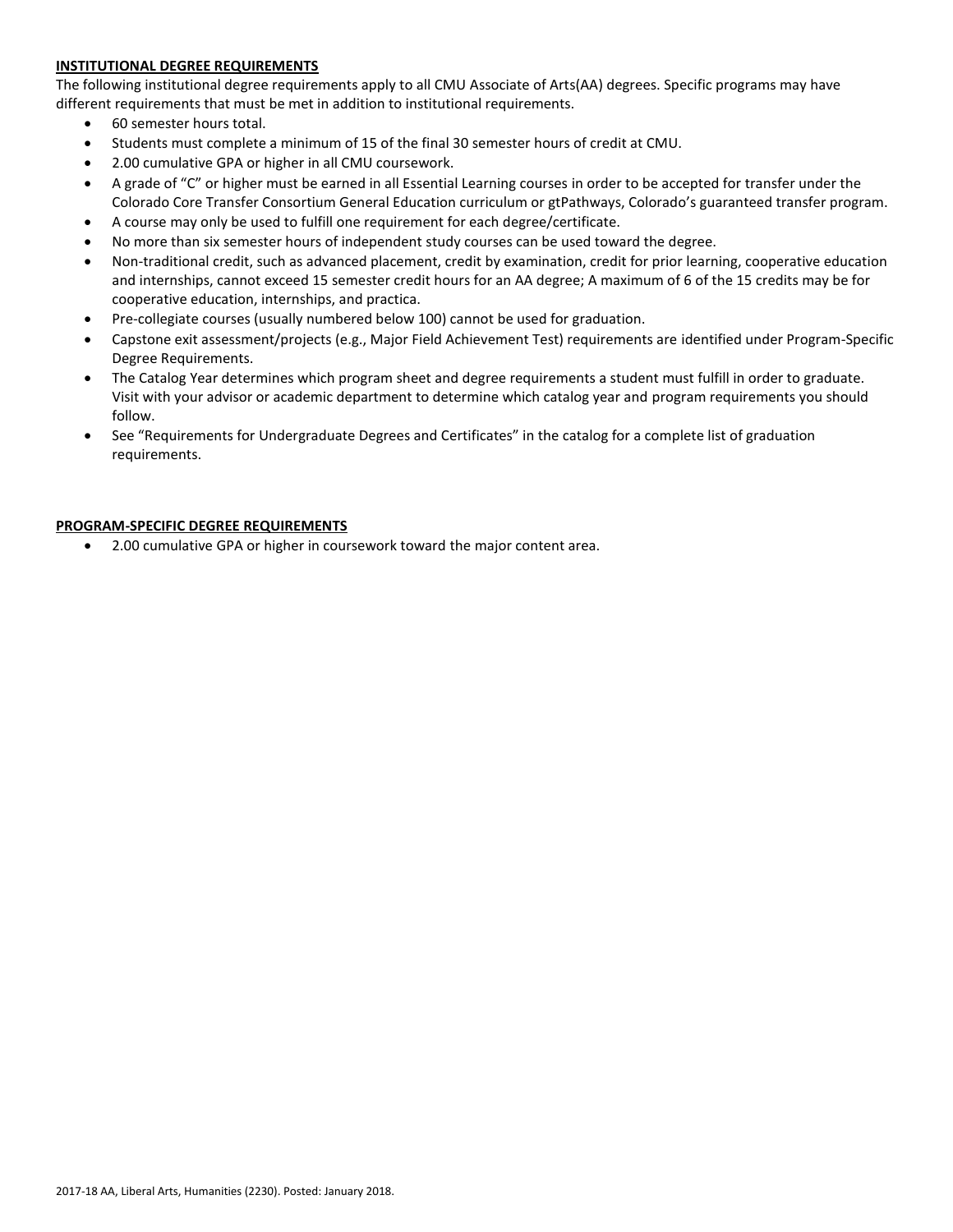### **ESSENTIAL LEARNING REQUIREMENTS** (31 semester hours)

See the current catalog for a list of courses that fulfill the requirements below. If a course is an Essential Learning option and a requirement for your major, you must use it to fulfill the major requirement and make a different selection for the Essential Learning requirement.

**English** (6 semester hours, must receive a grade of "C" or better and must be completed by the time the student has 60 semester hours.)

- ENGL 111 English Composition (3)
- ENGL 112 English Composition (3)

**Mathematics** (3 semester hours, must receive a grade of "C" or better, must be completed by the time the student has 60 semester hours.)

 $\Box$  MATH 110 – College Mathematics (3) or higher

# **Humanities** (3 semester hours)

 $\square$  Select one Humanities course (3)

# **Social and Behavioral Sciences** (6 semester hours)

- $\Box$  Select one Social and Behavioral Sciences course (3)
- $\square$  Select one Social and Behavioral Sciences course (3)

# **Natural Sciences** (7 semester hours, one course must include a lab)

- $\Box$  Select one Natural Sciences course (3)
- $\square$  Select one Natural Sciences course with a lab (4)

### **History** (3 semester hours)

 $\Box$  Select one History course (3)

### **Fine Arts** (3 semester hours)

 $\Box$  Select one Fine Arts course (3)

# **OTHER LOWER-DIVISION REQUIREMENTS**

#### **Wellness Requirement** (2 semester hours)

- $\Box$  KINE 100 Health and Wellness (1)
- $\Box$  Select one Activity course (1)

# **ASSOCIATE OF ARTS: LIBERAL ARTS, HUMANITIES REQUIREMENTS** (27 semester hours)

27 credit hours chosen from one or more of the following areas: Art, Dance, English, Graphic Art, Foreign Languages, Literature, Mass Communication, Music, Philosophy, Speech, and Theater. No double counting is allowed between Essential Learning and major requirements.